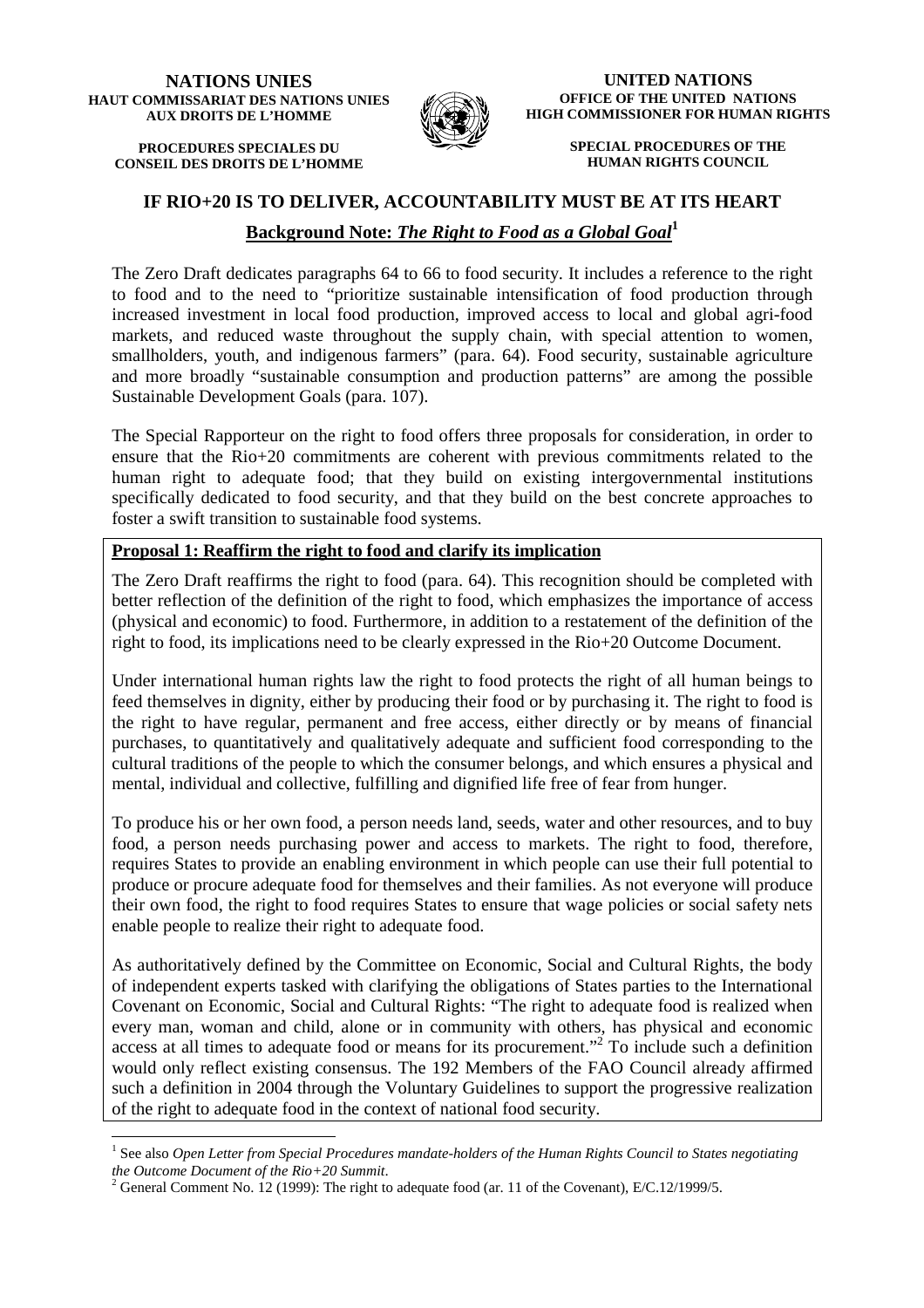Beyond a restatement of the definition of the right to food, the implications need to be clearly expressed in the Rio+20 Outcome Document. The need to give specific consideration to the right to food in food and nutrition security policies, plans and programmes has also be reaffirmed in the outcome documents of the Special Session of the Human Right Council (2008), the 36th Session of the CFS (2010) and the MDGs Review Summit (2010). As noted in an October 2011 Guidance note to the United Nations Country Teams prepared by the United Nations Development Group, a human rights-based approach to food security and nutrition "requires concrete actions by Governments, with strong accountability mechanisms," including "a) policies and strategies for food and nutrition security for all, with clear time frames and benchmarks, b) a legal framework to back up such policies and strategies, c) mechanisms for multisectoral coordination of implementation, d) mechanisms for information, monitoring and analysis, and e) redress mechanisms through which individuals can seek remedies in case of policy failure."<sup>3</sup> Similarly, the Updated Comprehensive Framework for Action, a common strategic framework for food and nutrition security adopted by the Secretary-General's High Level Task Force on the Global Food Security Crisis adopts similar approach.<sup>4</sup>

#### **Proposal 2: Reiterate the unique role of the Committee on World Food Security and set the ground for a constructive contribution of the CFS in the 2012–2030 road map**

Rio+20 should strengthen existing institutions, such as the Committee on World Food Security (CFS), and create new links between existing relevant institutions and the Rio+20 commitments, while avoiding duplication and overlap.

The CFS is comprised of a Bureau and Advisory Group, a High Level Panel of Experts, a Plenary and a Secretariat.<sup>5</sup> Governments and the Rome-based agencies dedicated considerable efforts in reforming the CFS after the 2007–2008 global food price crisis. In 2009, an agreement was reached to redesign the CFS so that it would "constitute the foremost inclusive international and intergovernmental platform for a broad range of committed stakeholders to work together in a coordinated manner and in support of country-led processes towards the elimination of hunger and ensuring food security and nutrition for all human beings." The Member States of the Food and Agriculture Organization of the United Nations mandated the CFS to "strive for a world free from hunger where countries implement the voluntary guidelines for the progressive realization of the right to adequate food in the context of national food security."<sup>6</sup>

The reformed CFS is fully operational now. It has started important work on issues vital to food security such as access to land, investments in land and agriculture, food price volatility, gender and social protection. Civil society has developed an autonomous mechanism for participation in CFS activities, discussions, negotiations and decision-making. The CFS undoubtedly has the world's most elaborated mechanisms to enable a structured dialogue between governmental and non-governmental actors. The CFS facilitates the participation of the broadest range of civil society actors in its work.<sup>7</sup> The private sector, too, has defined organizing principles for its engagement with the CFS.

l

<sup>&</sup>lt;sup>3</sup> United Nations Development Group, Integrating food and nutrition security into country analysis and UNDAF, Guidance note for United Nations Country Teams, October 2011, p. 10.

<sup>4</sup> Updated Comprehensive Framework forAction, High Level Task Force on the Global Food Security Crisis, September 2010, p.5 and pp.32-34. See, http://www.un-foodsecurity.org/

<sup>&</sup>lt;sup>5</sup> See http://www.fao.org/cfs/en/

<sup>6</sup> CFS:2009/2 Rev.1, para. 4.

 $7$  CFS:2010/9.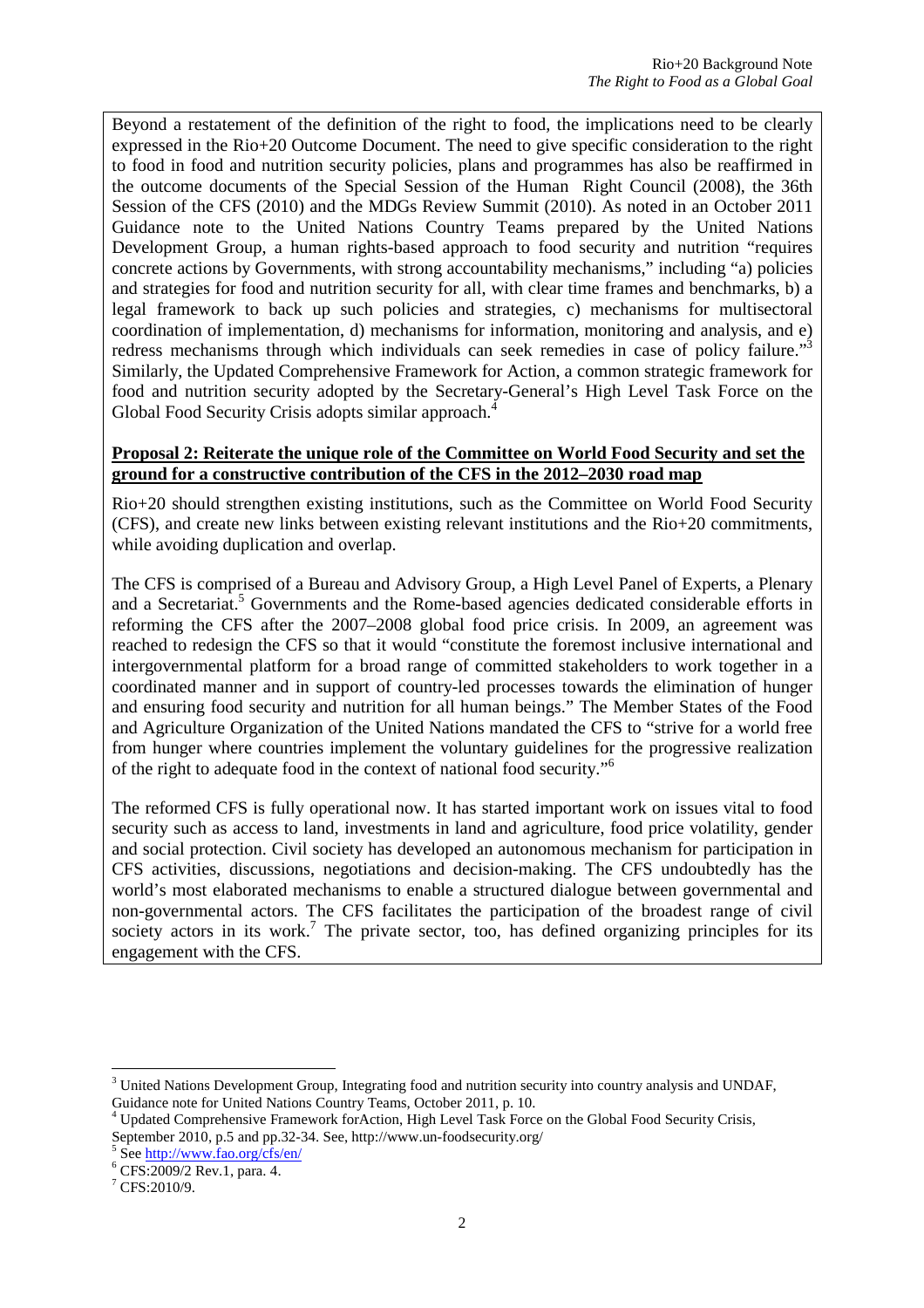The Outcome Document to be adopted at the Rio+20 conference should reiterate the unique role of the CFS as the foremost inclusive international and intergovernmental platform for supporting country-led processes for the elimination of hunger and for ensuring food and nutrition security for all human beings. The specific focus of the CFS's work and its inclusive composition ensure that it is complementary to the proposed Sustainable Development Council (SDC), especially in the areas where overlap may exist. The CFS can make a unique contribution in helping to define the indicators for the proposed Sustainable Development Goals (SDGs) and to strengthen accountability at both international and national levels. The objective should be to establish complementarity between the proposed SDC and CFS, and to ensure that the comparative advantages of each mechanisms are built upon, thereby avoiding redundancy and fragmentation.

As the CFS enters its second phase of reform, it will establish "an innovative mechanism, including the definition of common indicators, to monitor progress towards these agreed upon objectives and actions."<sup>8</sup> Insofar as the SDC will develop indicators related to food security, sustainable consumption patterns and sustainable production, $9$  the CFS could propose a set of relevant indicators to the SDC, and develop its own monitoring, by mapping progress made in different regions on the basis of such indicators. This would help ensure coherence by providing a mechanism for the SDC to hold its deliberations on the basis of sound data, validated by the CFS.

When the CFS was reformed, it was agreed that accountability should be promoted at all levels, including the national level.<sup>10</sup> In this regard, the Voluntary Guidelines on the progressive realization of the right to food in the context of national food security refer to the importance of national strategies adopted at country level – strategies that include an independent monitoring mechanism and provide opportunities for civil society and producers' organizations to participate in the identification of priorities and assessment of results. While the CFS encourages States to in this regard, it could ensure that, in the three areas where the SDGs overlap with the CFS (food security, sustainable consumption and sustainable production), these mechanisms also contribute to monitoring progress made towards the fulfilment of the SDGs. The CFS, therefore, could lead by example, encouraging States to establish mechanisms to guarantee that commitments made to safeguard food security, sustainable food systems and the right to food are fulfilled. This would constitute a major contribution to the implementation of the SDGs that could be reflected in the Outcome Document of Rio+20.

### **Proposal 3: Acknowledge the potential of agroecology and farmer's organizations**

The Zero Draft emphasizes the need to "prioritize sustainable intensification of food production through increased investment in local food production, improved access to local and global agrifood markets, and reduced waste throughout the supply chain, with special attention to women, smallholders, youth, and indigenous farmers" (para. 64). This language would benefit from more precise language that refers to agroecology and to the role of farmers' organizations.

A distinction must be made between various modes of production according to their impact (negative or positive) on the challenges discussed in the 1992 Rio Summit: climate change, loss of biodiversity, exhaustion of natural resources, etc. The 2008 food price crisis triggered a reinvestment in agriculture, which was and remains essential. Nevertheless, in a context of ecological, energy and food crises, the most pressing issue regarding reinvestment is not *how much*, but *how*. Rio+20 should deliver a powerful message on the question of *how* since important choices must be made now concerning the direction of agricultural investment, research and development.

 $\overline{a}$ 

<sup>8</sup> CFS:2009/2 Rev.1, para. 6.

<sup>9</sup> Zero Draft *The Future We Want,* para. 107, cited above.

<sup>10</sup> CFS:2009/2 Rev.1, para. 6.